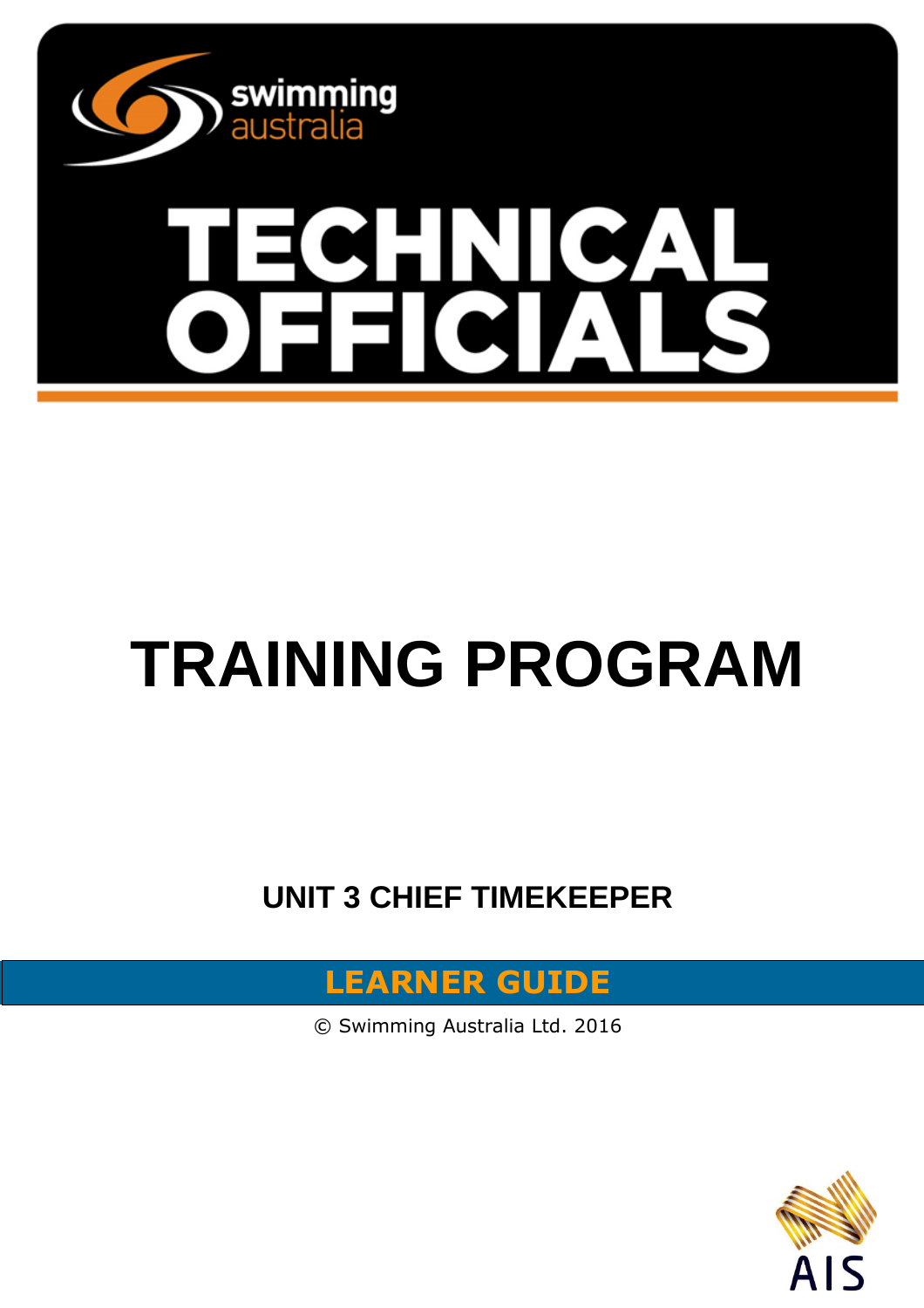



# **Contents**

- P3: About this Learner Guide
- P7: Unit 3: Chief Timekeeper
- P12: Assessment Tasks
- P13: Assessment Tool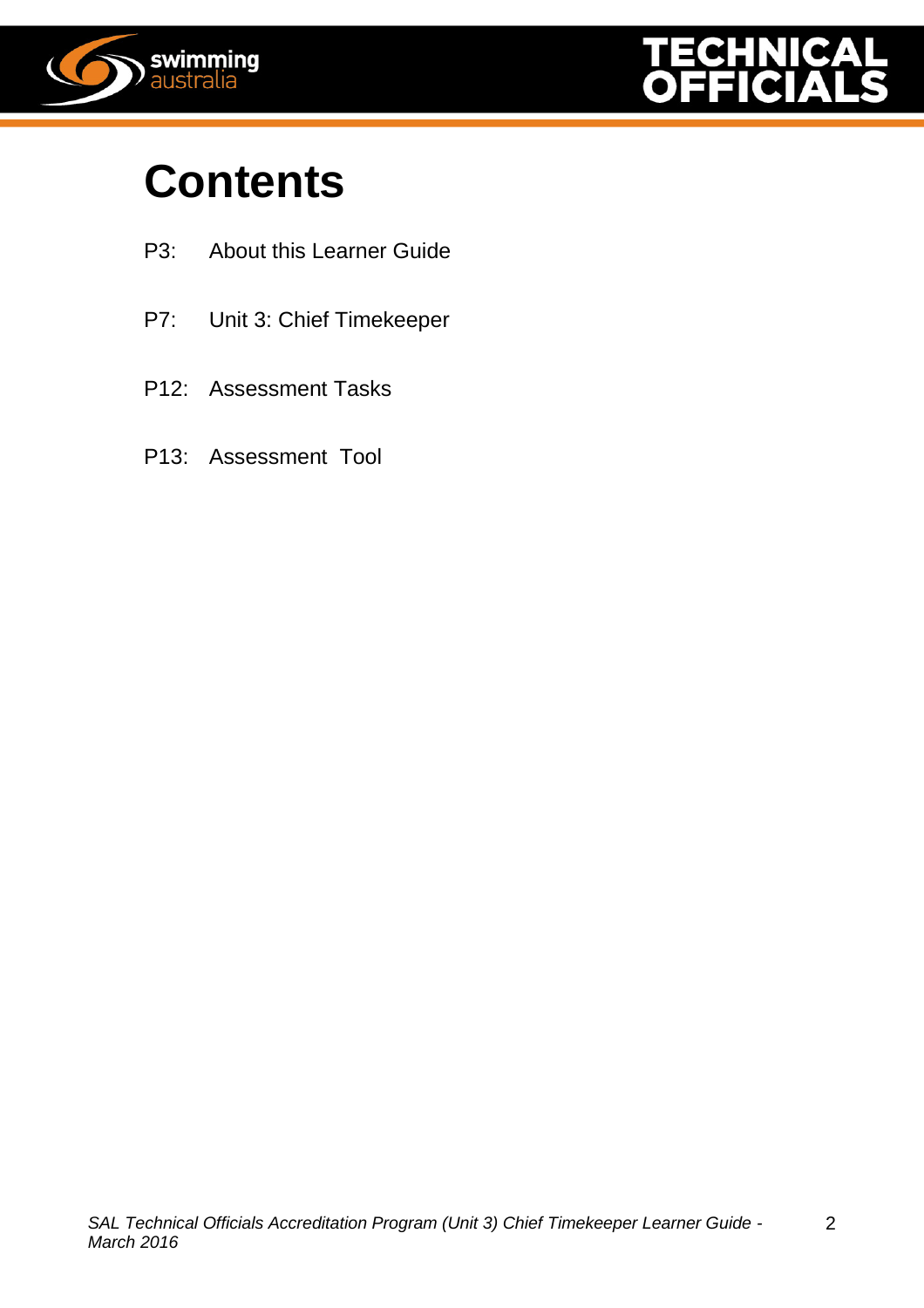



# **About this Learner Guide**

This Learner Guide has been developed by Swimming Australia Ltd (SAL) to support candidates undertaking **Unit 3 – Chief Timekeeper** within the SAL **Technical Officiating Accreditation Program**.

SAL and the State Technical Committees have worked in conjunction in the formulation of this document. Swimming Australia Limited has designed the Technical Officials Training Program on a competency based training platform.

# **Officiating Pool Pathway**



# **What is a Competency?**

A competency can be defined as the application of skills and knowledge to an agreed standard.

Competency relates to what a person can do.

Competency standards specify the level of knowledge and skills required and the application of that knowledge and skills for effective performance.

Australian Sports Commission Assessor Training Manual 2006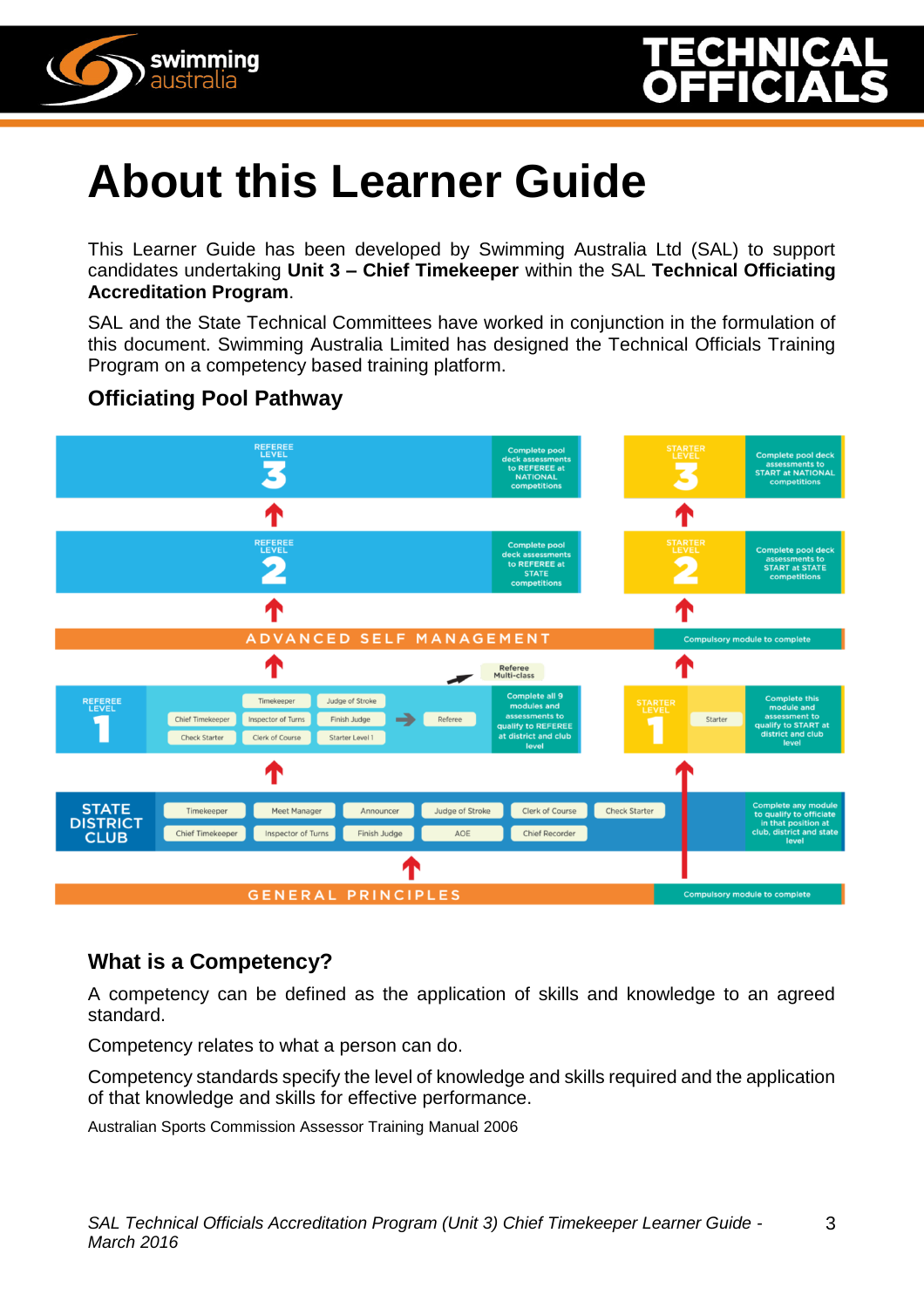

4

# **What is Competency Based Assessment?**

Assessment is the process of collecting evidence and making judgements about whether competency has been achieved. Assessment needs to be based on established criteria. These criteria are reflected in the questions and activities set out in this Learner Guide.

# **How do I use this Learner Guide?**

This Learner Guide provides you with the information and activities that will enable you to achieve competencies related to this unit of work.

You can develop competency in this unit through a combination of tasks including:

- Reading the material in this Learner Guide.
- Asking questions about anything you don't understand.
- Observing other officials during events.
- Reinforcing the skills you are learning in practical situations.
- Satisfactorily completing the activities in this Learner Guide.
- Completing the assessment activities outlined in this Learner Guide.

# **What resources do I require?**

You will require this Learner Guide as well as a copy of the current Timekeeper Fact Sheet (Learner Guide 2) and access to swimming events where you can be practically assessed as a Chief Timekeeper.

# **What if I already have the skills?**

You may have already attained the skills required to complete this learning module. If so, you can request your State/Territory Swimming Association for an initial assessment of your **current competence.** This assessment will determine the level of your skills and whether you need additional training.

If you would like to undertake assessment for formal recognition of your existing skills, you will be required to complete a detailed Recognition of Prior Learning (RPL) application form that will allow an assessor to review your skills against the specific requirements for this unit of work. Discuss this process with your State/Territory Swimming Association.

# **Legislative Requirements**

All Swimming Officials whether paid or unpaid must meet the legislative requirements in each state and territory when dealing with children and vulnerable people. Please check with your State/Territory Swimming Association to complete any documents required to meet this legislation.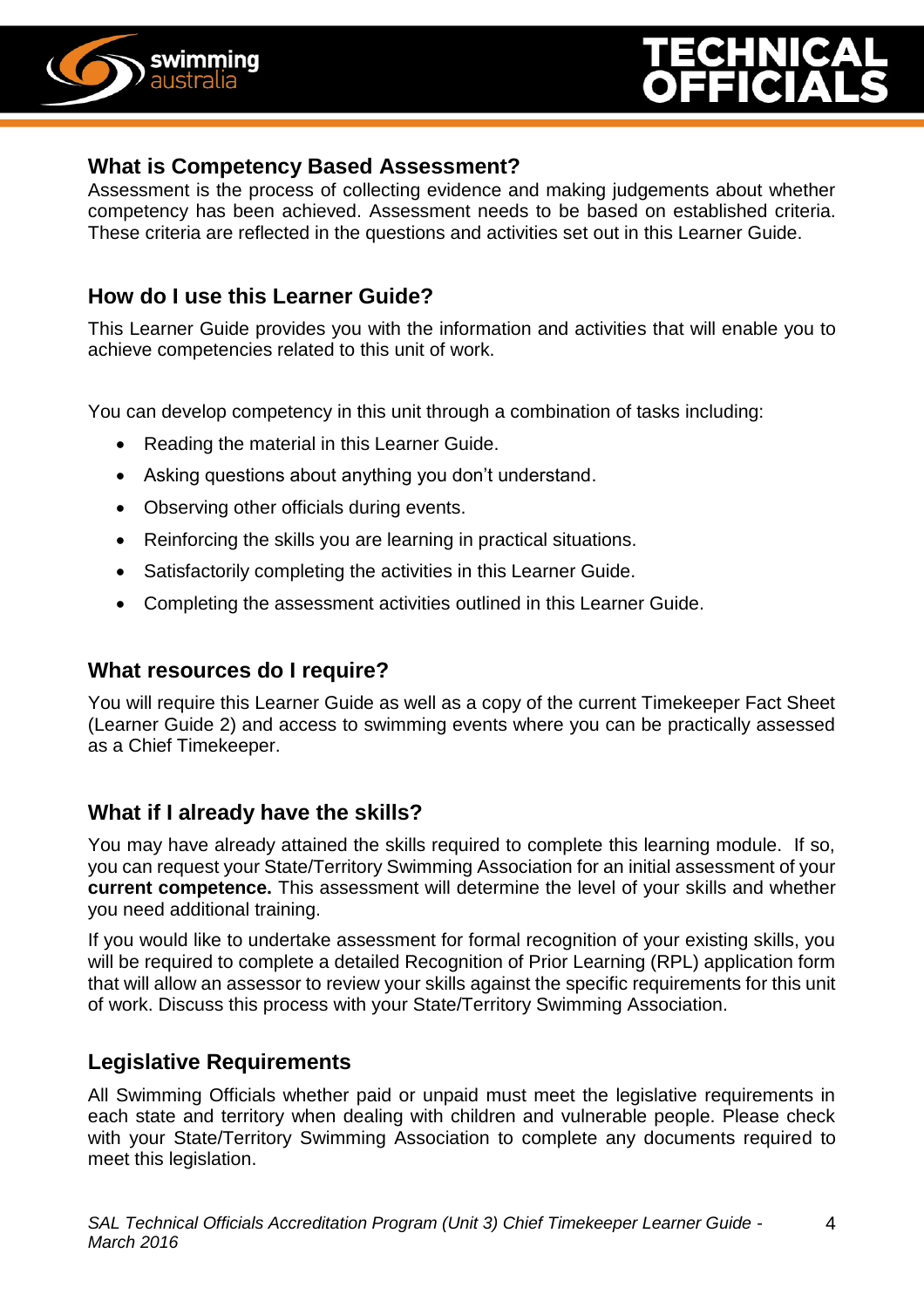



# **What about Assessment?**

To undertake assessment for this unit of work, you will need to complete the following assessment tasks:

- Completion of this Learner Guide
- Completion of practical tasks

You will be assessed at a swim meet to ensure the relevance of the assessment process.

**When you complete the assessment within this Learner Guide and are assessed as competent by your assessor, you will be eligible to receive accreditation from SAL.**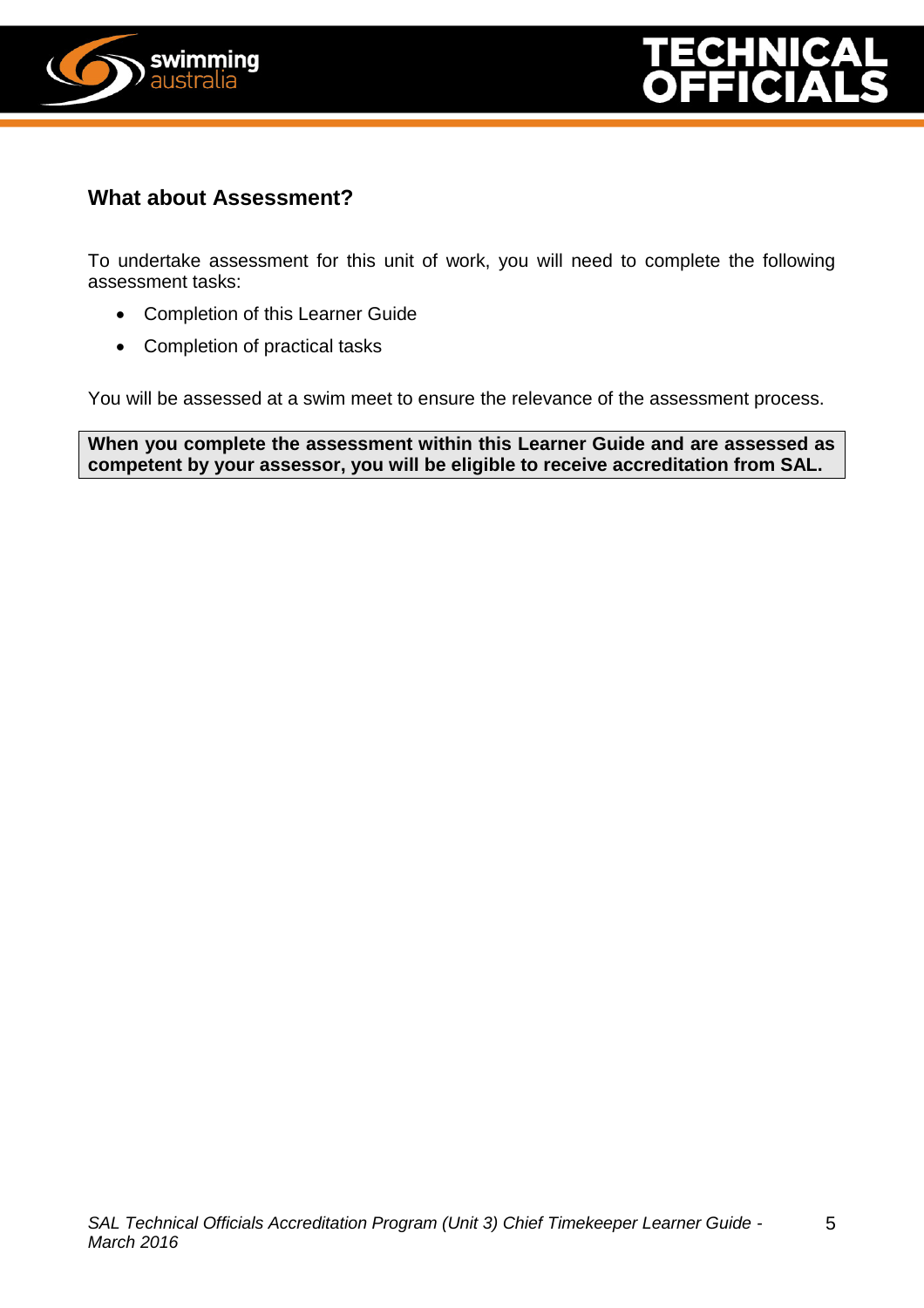

**The assessment activities are found in the final section within the Learner Guide and can be identified by the icon below.**



**Assessment**

The Learner Guide also includes a series of specifically designed learning activities, which will allow you to practice your new skills prior to assessment. These activities must be completed and will be represented by the logo below.



# **How Do I Start?**

You can undertake the activities in the Learner Guide at your own pace, or under the supervision of your trainer / mentor.

You are ready to start.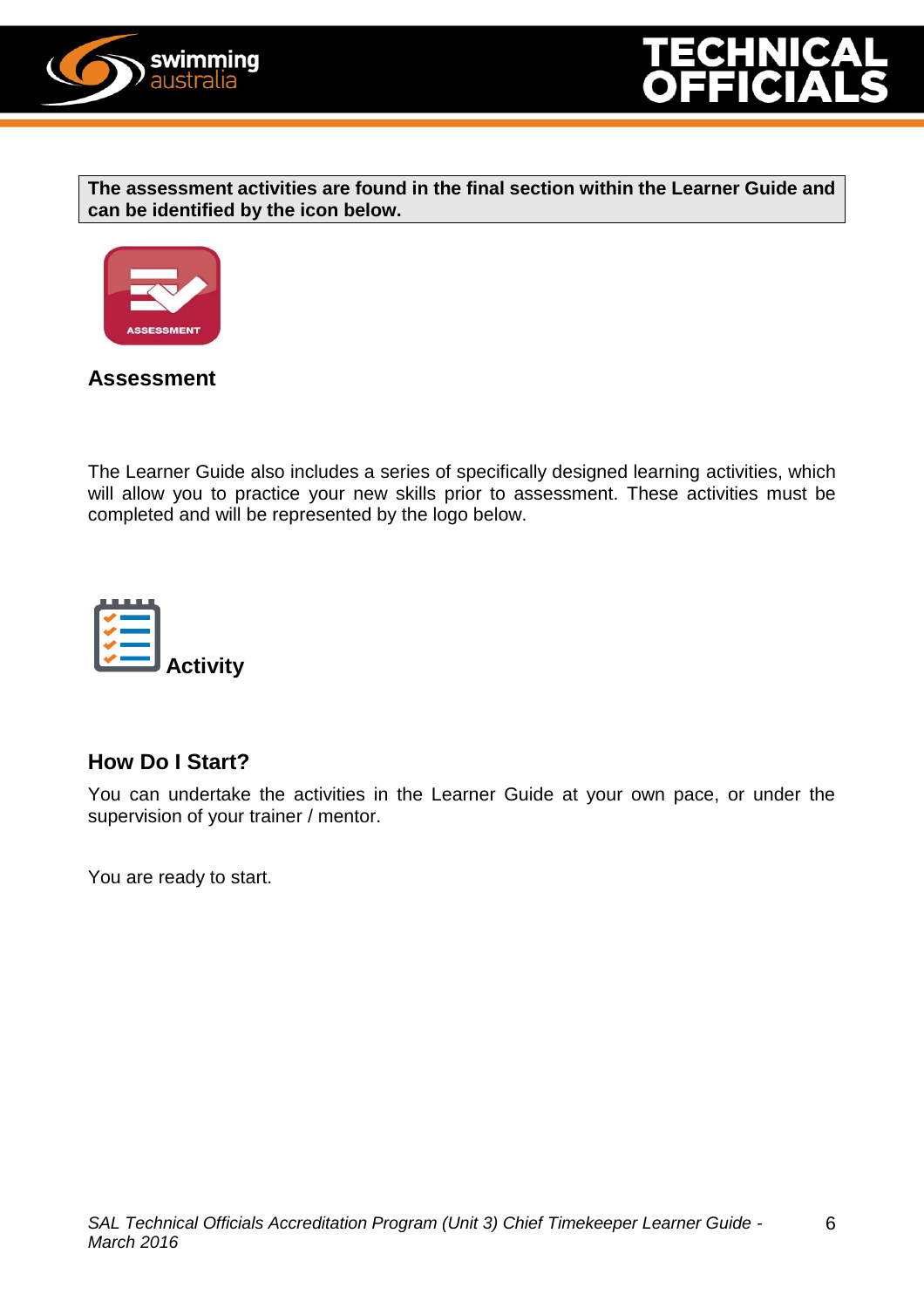



# **UNIT 3: Chief Timekeeper**

This unit outlines a range of general skills that are required by the Chief Timekeeper. The elements within this unit are:

- **Preparation**
- **Role of the Chief Timekeeper**

#### **Introduction**

Depending on the requirements of the meet and the number of trained volunteers available, some meets will not have an official Chief Timekeeper. The roles of Timekeeper and Chief Timekeeper, although different, do require very similar competencies.

This Learner Guide includes a range of content topics and activities that relate to the role of Chief Timekeeper.

#### **Preparation**

Timekeepers play a vital role in all swim meets. The sport of swimming is based on time. If accurate times are not taken and recorded, there are major problems for the outcomes of events.

#### **Some of the steps that you will need to take in preparing for your role include:**

- 1. The Chief Timekeeper should be in the officials' Assembly Area at least 30 minutes before the advertised time of commencement of the session.
- 2. Report to the Referee to receive any instructions and the Program and/or Lane-Timer Sheets.
- 3. Meet with other Timekeepers and check stopwatches to ensure they are functioning correctly and fitted with serviceable batteries.
- 4. Prior to the commencement of the session a time check should be completed with the starting device.
- 5. The Chief Timekeeper must brief the Timekeepers on their duties and procedures.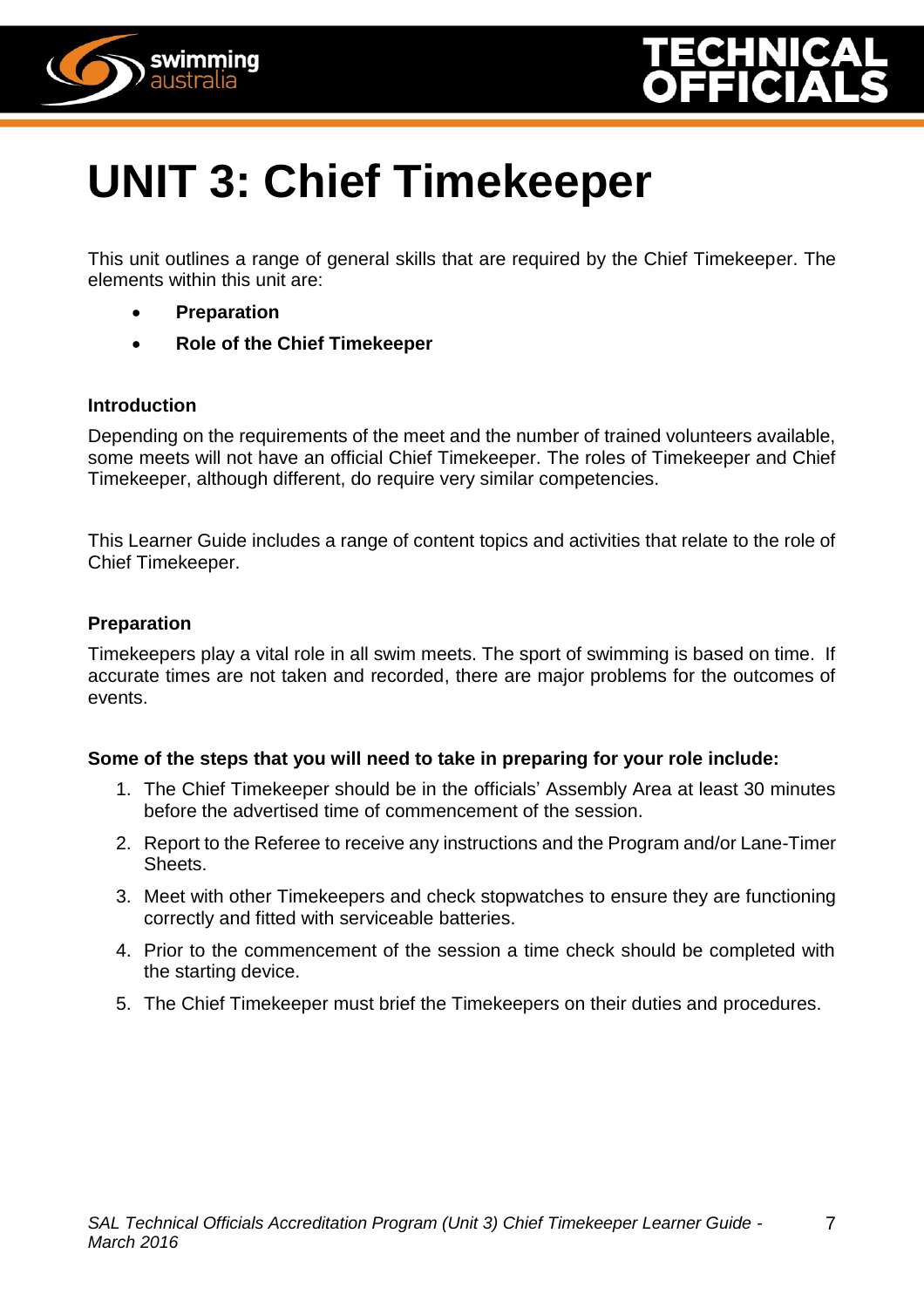





**For each of the 5 preparatory steps listed above, list one possible consequence that may occur if they are not undertaken**.

1. 2. 3. 4. 5.

#### **Role of the Chief Timekeeper**

The duties of the Chief Timekeeper are many and varied, yet the following are a good guide for you.

- 1. Allocate all Timekeepers to lanes or as reserves and appoint one from each lane as Chief Lane Timekeeper.
- 2. Distribute lane-timer sheets or programs.
- 3. Check all stopwatches for accuracy.
- 4. Advise Timekeepers to read stopwatches several times during distance events, and advise them on the method of recording 100m splits during the event.
- 5. Advise the method for the start of the event.
- 6. Have an understanding with the Referee and Starter as to the signal when all Timekeepers are ready.
- 7. Check the time of the first place-getter or any possible record breaker.
- 8. In the event of stopwatches malfunctioning during a race, re-allocate reserve Timekeepers.
- 9. In the event of the first swimmer of a relay attempting a record, or a competitor attempting a record for a specified distance in a longer race e.g. 400m record in an 800m race, the Chief Timekeeper must allocate three Timekeepers to that lane.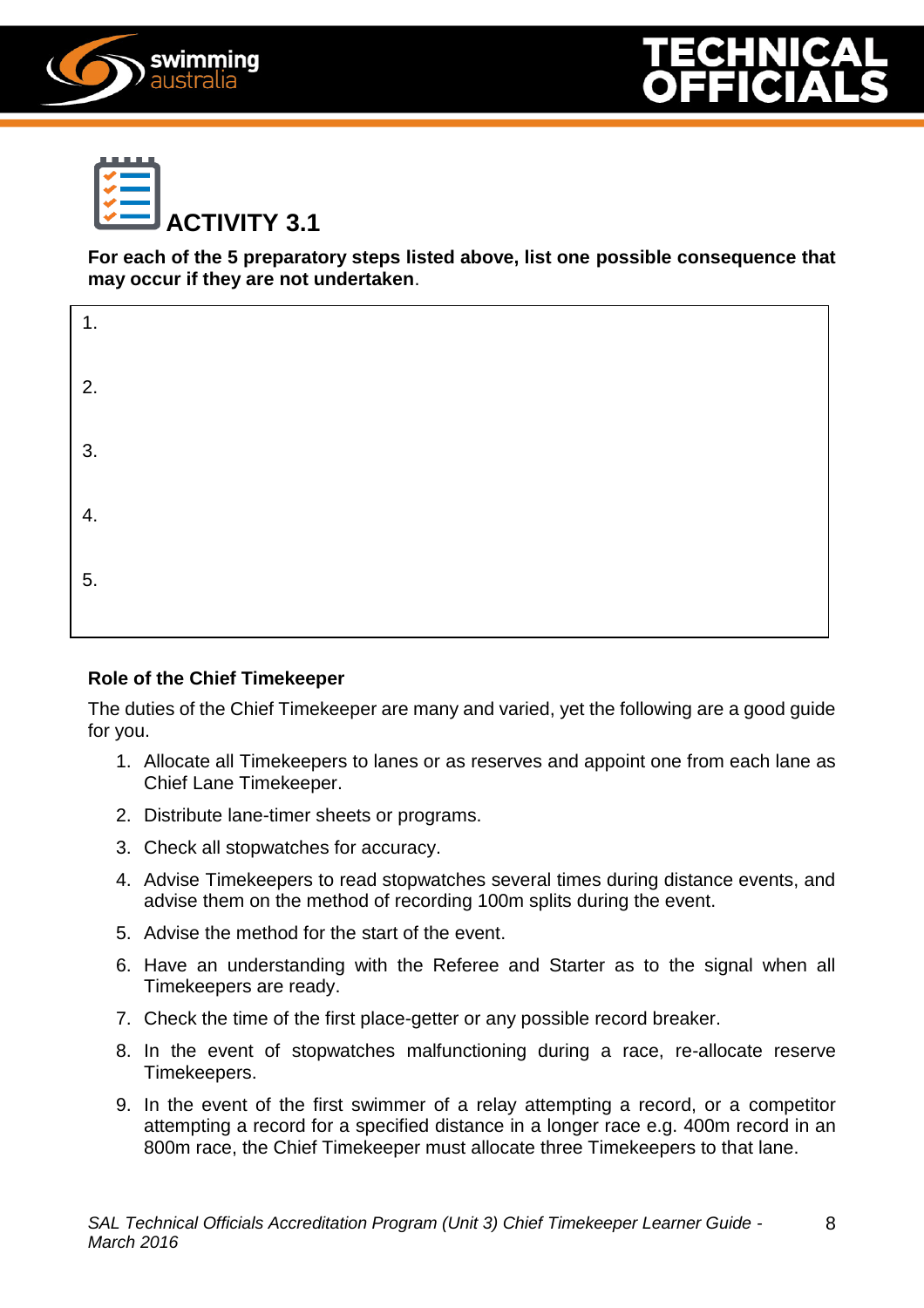



- 10.Have a Runner collect lane-timer sheets from each lane after times have been recorded.
- 11.Instruct Timekeepers to return the stopwatch to zero. Stopwatches MUST NOT be zeroed any earlier as they may be required for viewing for a record.



**For each of the 11 roles and responsibilities listed above, list one possible consequence that may occur if they are not undertaken effectively by the Chief Timekeeper.**

| 1.               |  |  |
|------------------|--|--|
| 2.               |  |  |
| $\overline{3}$ . |  |  |
| $\overline{4}$ . |  |  |
| $\overline{5}$ . |  |  |
| 6.               |  |  |
| $\overline{7}$ . |  |  |
| 8.               |  |  |
| 9.               |  |  |
| 10.              |  |  |
| 11.              |  |  |
|                  |  |  |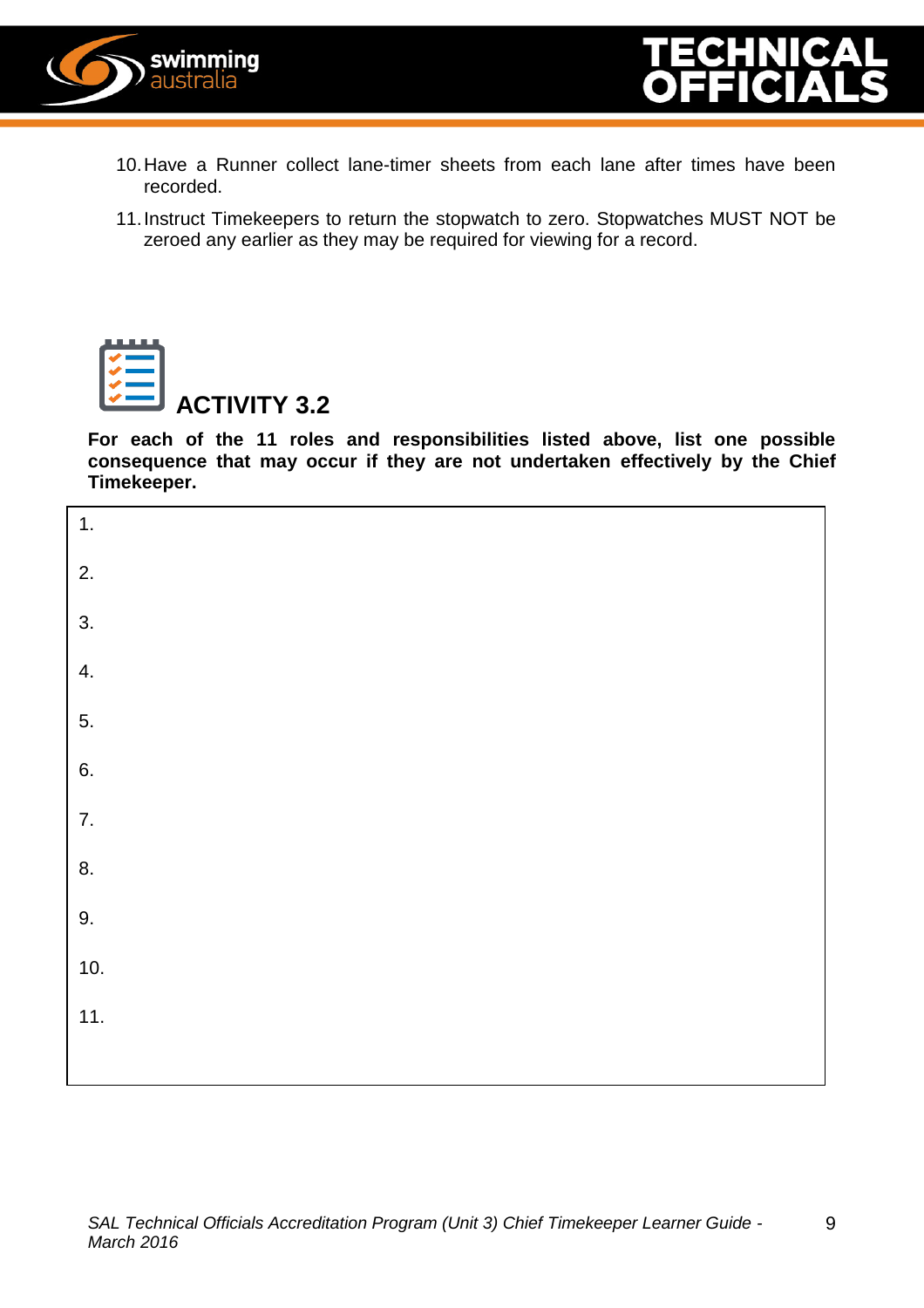

#### **Additional Information**

- Timekeepers must refrain from watching swimmers in other lanes. Your responsibility is to accurately record the time of the swimmer in your lane.
- Touches must not be anticipated. Stop the stopwatch when any part of the swimmer's body touches the wall at the finish of the race.
- It is not the Timekeeper's responsibility to judge correct or incorrect touches.
- Where manual stopwatches are used, Timekeepers must maintain a personal record of the times they have taken for each individual race. It is suggested that this be done on the Timekeeper's personal program. The times may be required to be viewed as verification of a new record being established.
- Times must not be given to competitors, as the Referee is first required to verify the official results.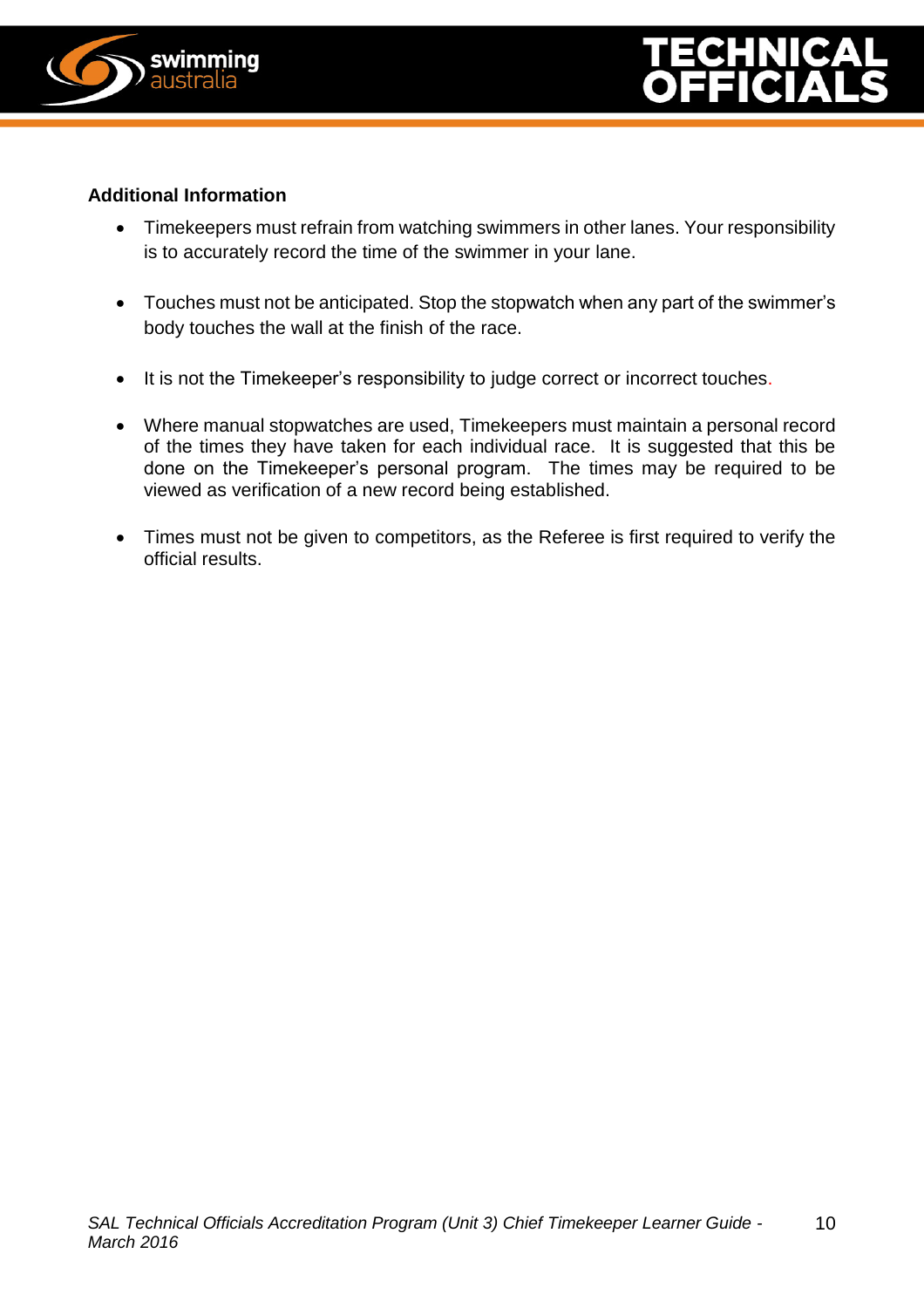



#### **Recording Times**

Times should be recorded using the now standardised symbols seen below.

- Up to 59.99 seconds in seconds e.g. 59.99
- 60 seconds upwards in minutes and seconds e.g. 2:19.31
- Zeroes must always be recorded if no tenths or hundreds are registered e.g. 1:31.30 and 2:43.00

#### **Official Times: Stopwatches**

1. When two Timekeepers are on the lane, the average time is official.

| Timekeeper 1 | 2:39.97 |                       |         |
|--------------|---------|-----------------------|---------|
| Timekeeper 2 | 2:39.99 | <b>Official Time:</b> | 2:39.98 |

2. When three Timekeepers are on the Lane and two times agree, these times are Official.

| Timekeeper 1 | 1:09.15 |                       |         |
|--------------|---------|-----------------------|---------|
| Timekeeper 2 | 1:09.21 |                       |         |
| Timekeeper 3 | 1:09.15 | <b>Official Time:</b> | 1:09.15 |

3. When three Timekeepers are on the Lane and all times are different, the middle time of the three is the Official Time.

| Timekeeper 1 | 2:39.01 |                       |         |
|--------------|---------|-----------------------|---------|
| Timekeeper 2 | 2:39.12 |                       |         |
| Timekeeper 3 | 2:39.14 | <b>Official Time:</b> | 2:39.12 |

#### **Official Times:**

#### **Automatic Officiating Equipment (AOE) and Semi-Automatic Timing (SAT)**

- Where AOE/SAT is used, these times are official.
- Where a video backup system is not used, timekeepers will be required to operate the SAT equipment in their respective lanes by operating push buttons at the end of a race.
- SAT systems are initiated by the starting signal.
- Procedural points for taking times at the end of a race when operating push buttons are the same as those for using a stopwatch.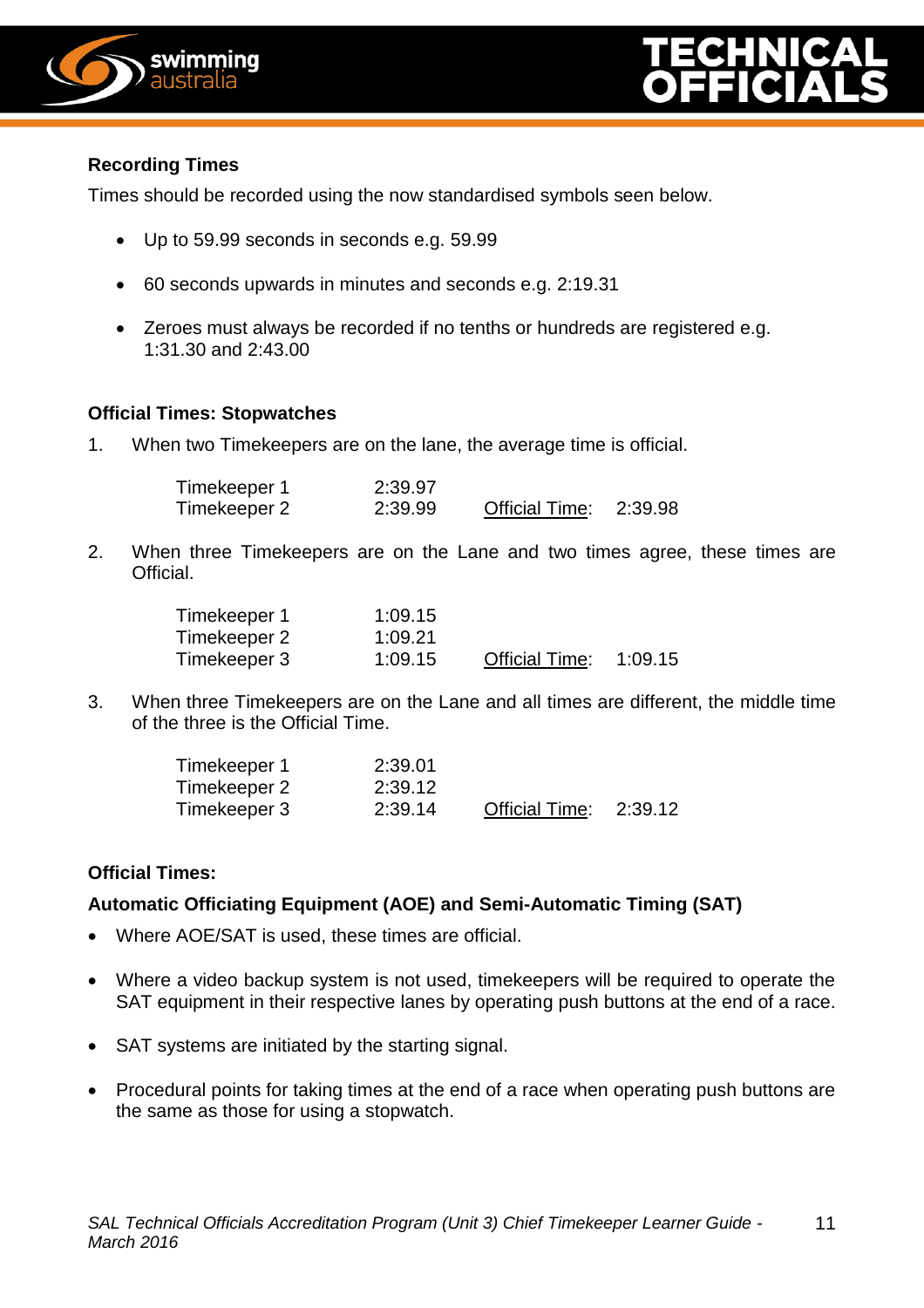





# **ASSESSMENT**

# **Task 3.1:**

#### **Answering these questions will assist you in your preparation for being assessed as competent as a Chief Timekeeper.**

- 1. Detail the duties of a Chief Timekeeper.
- 2. In the event of a stopwatch failing to start or breaking down, detail what procedures are to be followed by a Timekeeper and Chief Timekeeper?
- 3. The rules state that in championship events there should be three stopwatches on each lane. Why is this necessary?

#### **Task 3.2:**

**You are required to be assessed performing the duties of a Chief Timekeeper in a full session of a swim meet. This will give you the opportunity to provide evidence of your competence in a swimming specific environment.**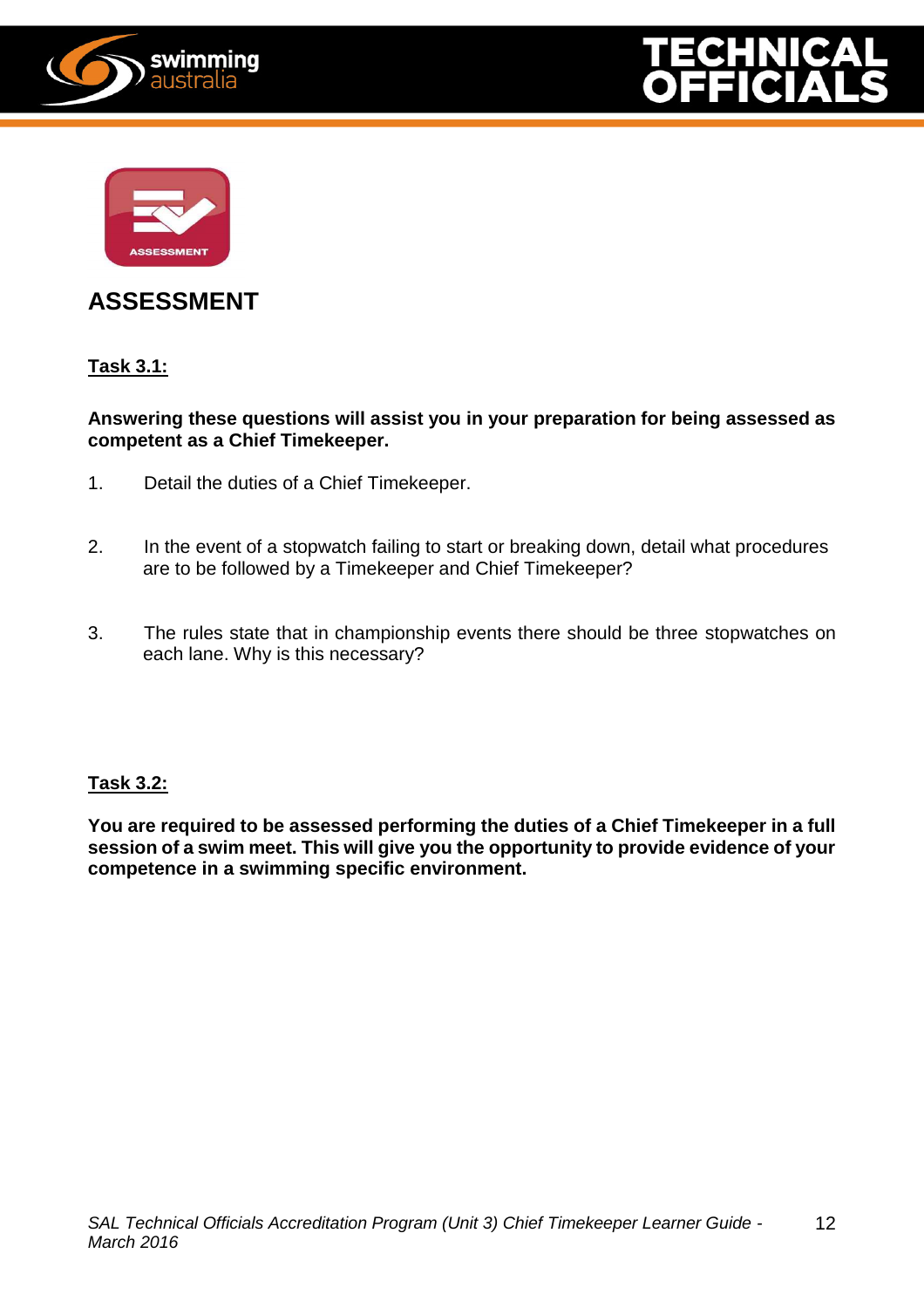

# **ASSESSMENT TOOL – UNIT 3 CHIEF TIMEKEEPER**

| <b>Element / Performance Criteria</b><br><b>CHIEF TIMEKEEPER</b> |                                                                                                                                                                                       | <b>Displayed</b><br><b>Competency</b> |           | <b>Comments</b>                                       |  |
|------------------------------------------------------------------|---------------------------------------------------------------------------------------------------------------------------------------------------------------------------------------|---------------------------------------|-----------|-------------------------------------------------------|--|
|                                                                  |                                                                                                                                                                                       | <b>YES</b>                            | <b>NO</b> | Must be completed if Competency<br>has been marked NO |  |
|                                                                  | 1. Preparation                                                                                                                                                                        |                                       |           |                                                       |  |
|                                                                  | 1.1 Arrived at venue at least 30 minutes prior to the start of the meet.                                                                                                              |                                       |           |                                                       |  |
| 1.2                                                              | Reported to the Referee to receive any instructions.                                                                                                                                  |                                       |           |                                                       |  |
|                                                                  | 1.3 Allocated Timekeepers to lanes.                                                                                                                                                   |                                       |           |                                                       |  |
|                                                                  | 1.4 Advised Timekeepers of any requirements for the meet and ensured all<br>Timekeepers understood their duties.                                                                      |                                       |           |                                                       |  |
|                                                                  | 1.5 Ensured that all Timekeepers had appropriate equipment for the task<br>(program/lane-timer sheets, watch if necessary, pen/pencil).                                               |                                       |           |                                                       |  |
|                                                                  | 2. Performance of Task                                                                                                                                                                |                                       |           |                                                       |  |
| 2.1                                                              | Monitored the Timekeepers throughout the event.                                                                                                                                       |                                       |           |                                                       |  |
|                                                                  | 2.2 Ensured Timekeepers were positioned where they could see the starting<br>signal for every race.                                                                                   |                                       |           |                                                       |  |
| 2.3                                                              | If using a manual stopwatch, started the device when the starting signal<br>was given.                                                                                                |                                       |           |                                                       |  |
|                                                                  | 2.4 If using a manual stopwatch, checked the Timekeepers to ensure they had<br>started their stopwatch, and if not, provided them with a replacement.                                 |                                       |           |                                                       |  |
|                                                                  | 2.5 Ensured each lane had sufficient Timekeepers throughout the meet.                                                                                                                 |                                       |           |                                                       |  |
|                                                                  | 2.6 Ensured that all Timekeepers moved forward to the edge of the pool when<br>the leading swimmer was 15m from the finish.                                                           |                                       |           |                                                       |  |
|                                                                  | 2.7 Ensured that all Timekeepers stood in such a position that they saw directly<br>down the wall for the finish, and stopped the timing device when the<br>swimmer touched the wall. |                                       |           |                                                       |  |
|                                                                  | 2.8 Monitored the accuracy of the Timekeepers.                                                                                                                                        |                                       |           |                                                       |  |
| 2.9                                                              | If using a manual stopwatch advised Timekeepers to clear the device at<br>the appropriate time.                                                                                       |                                       |           |                                                       |  |
|                                                                  | 2.10 Focused entirely and exclusively on the task assigned without engaging in<br>any distracting activities.                                                                         |                                       |           |                                                       |  |
|                                                                  | 3. Decision Making                                                                                                                                                                    |                                       |           |                                                       |  |
| 3.1                                                              | Reported any problems immediately to the Referee.                                                                                                                                     |                                       |           |                                                       |  |
| 4.                                                               | <b>General</b>                                                                                                                                                                        |                                       |           |                                                       |  |
| 4.1                                                              | Was dressed appropriately for the task.                                                                                                                                               |                                       |           |                                                       |  |
|                                                                  | 4.2 Was courteous to all swimmers, coaches, parents and other officials at all<br>times.                                                                                              |                                       |           |                                                       |  |
|                                                                  | 4.3 Possesses State-specific accreditation in relation to child protection<br>legislation.                                                                                            |                                       |           |                                                       |  |